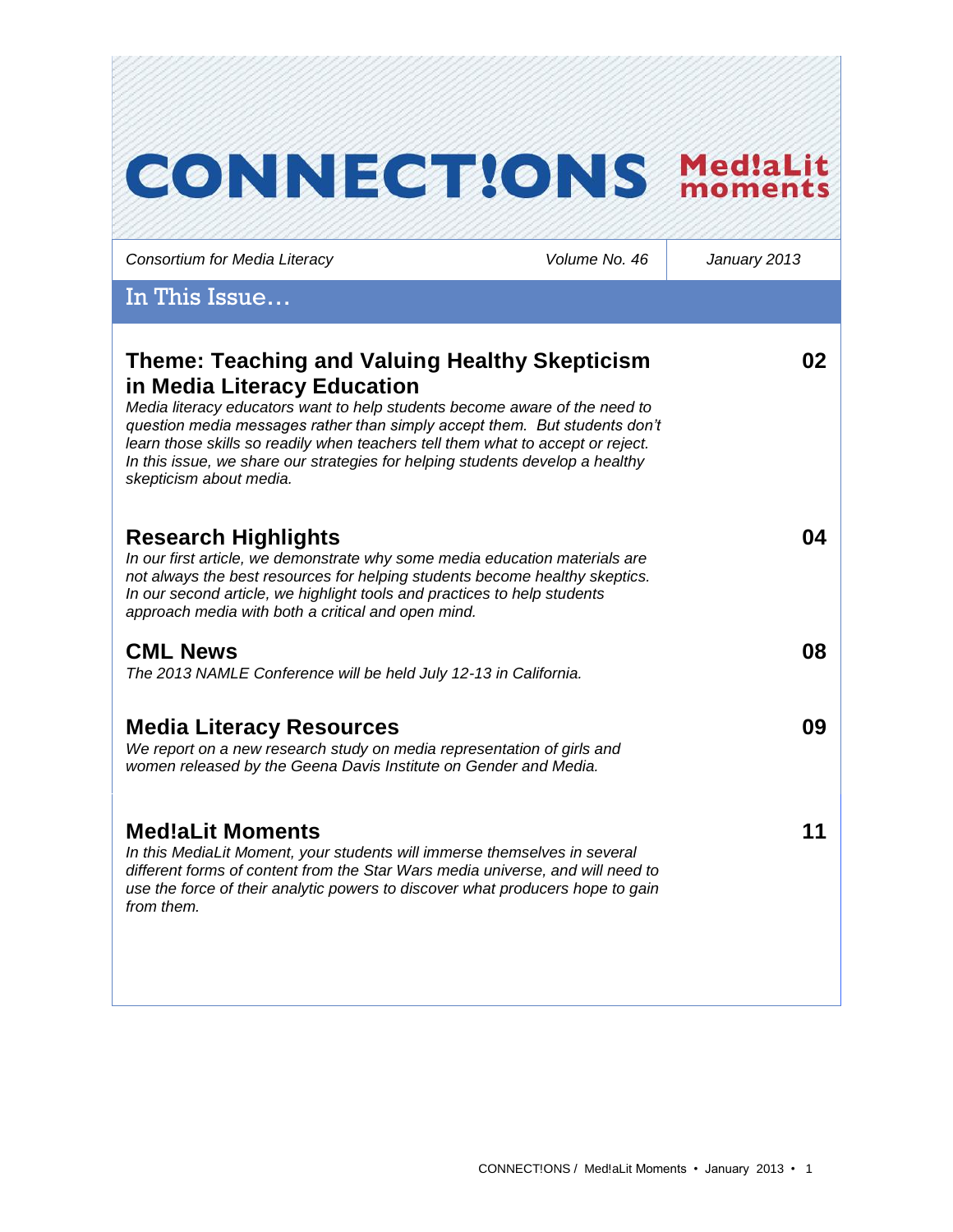# Teaching and Valuing Healthy Skepticism About Media

Last fall, media literacy educator and scholar Belinha De Abreu was leading a classroom assignment in which middle school students created PowerPoint presentations on their media interests. Many presentations included screen shots from video games. Of these, many were for first-person shooter games such as *Call of Duty*, and characters displayed in the screen shots were bristling with guns. De Abreu was unperturbed. "Guns have become controversial again after the shootings in Connecticut, but kids happen to watch programs that have guns in them. It's part of their media culture. What they're demonstrating is their likes and dislikes, and I want to give them an opportunity to share their media choices without recrimination." As the presentations progressed, some students asked whether the images of guns were 'wrong.' De Abreu's response: "If you're asking whether there's something wrong with it then you already think there's something wrong. What's the reason you think it might be wrong?"

De Abreu's response isn't necessarily a call to conscience, but it does allow students to pause for self-reflection. Moreover, there's a Socratic method embedded in her response – the expectation that learning involves a process of "inquiry." Both elements are foundational to media literacy education.

Some media educators are indeed motivated by a desire to call audiences to conscience. As our *[Voices of Media Literacy](http://www.medialit.org/voices-media-literacy-international-pioneers-speak)* interview with media literacy pioneer Marieli Rowe revealed, many media organizations in the United States in the 1960s and 1970s worked to challenge what they believed to be the pernicious forces of media influence, especially upon children. Today, established organizations such as the Action Coalition for Media Education exhort consumers to wake up to the fact that they are being exploited by powerful multinational media companies. With this global view comes a global criticism of media producers—saying that all commercial producers seek to impose their interests and point of view on audiences. Here, too, the *Voices of Media Literacy* interviews are illuminating. At the end of his interview, Jean-Pierre Golay, a Swiss educator who pioneered media literacy programs in the Nazi era, warns of the dangers of cynicism, and argues that educators should be ". . .very cautious not to add through skeptical behavior or irresponsible criticism, an additional effect to the existing tendency of teenagers to see the world with disillusioned eyes" (p.32).

How can students be encouraged to develop a healthy skepticism about media? Converting students to a singular point of view about media—whether good or bad—isn't the only thing to avoid. Preaching rather than teaching -- delivering content about media to students without letting students have the opportunity to seek their own evidence for their own point of view - can also be problematic. It can be tempting to present a film, curriculum or lesson with the best, most authoritative information on media. But are students being given adequate time and opportunity to ask questions about media, to reflect on what they've discovered, and apply their analytic skills? This is the invitation which De Abreu gives to her students.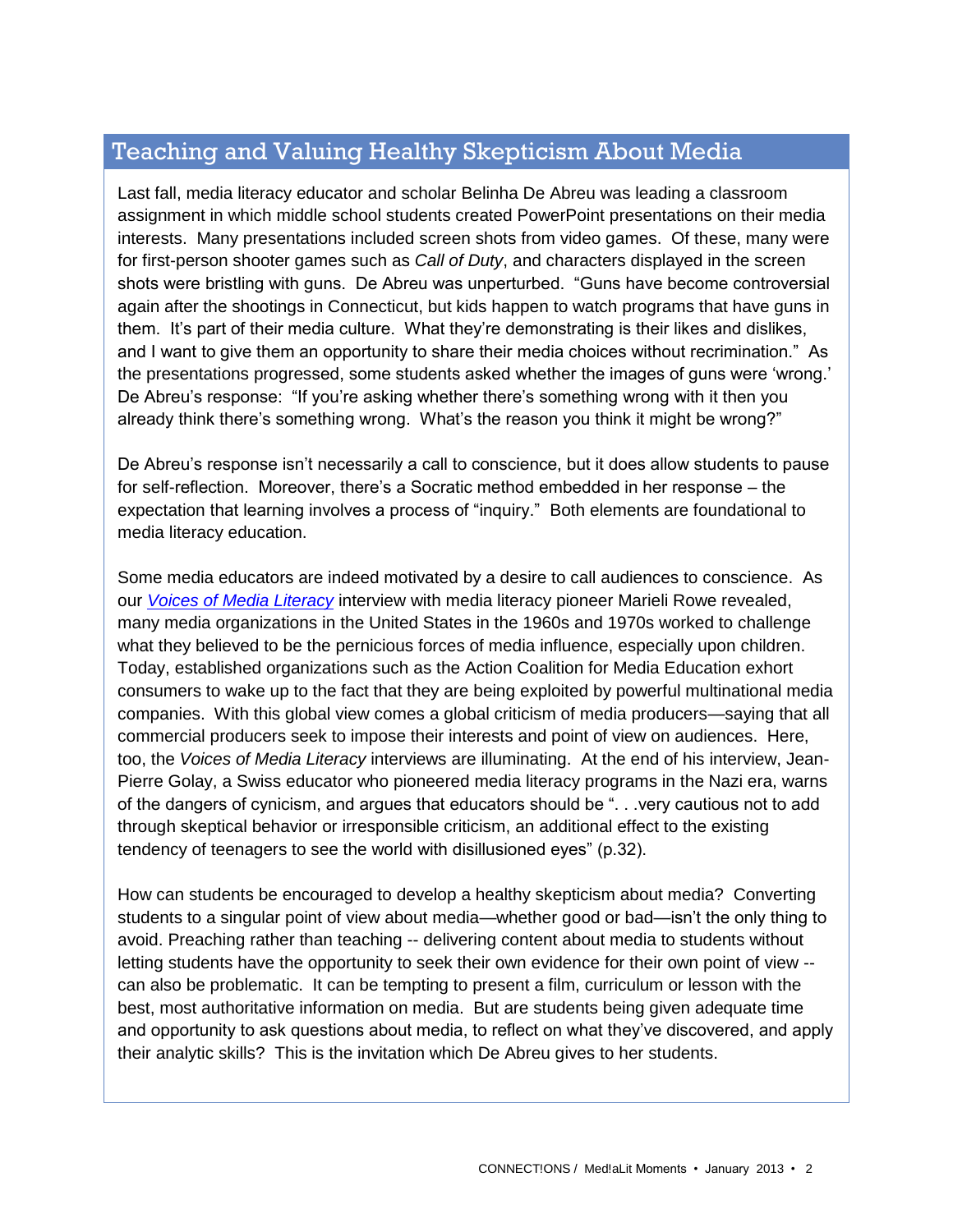Cynics assume the worst, pollyannas assume the best, but how can educators encourage neither a cynical nor a blithely optimistic approach to media? In this issue of *Connections*, we discuss some of the principles and best practices for helping students develop a healthy skepticism about media. In our first research article, we demonstrate why some media education materials are not always the best resources for developing that skepticism. In our second research article, we highlight tools and practices–some timeless, some contemporary—which can help students evaluate media with a discerning and open mind. In our resources section, we report on a new research study on media representations of girls and women released by the Geena Davis Institute on Gender and Media. In our MediaLit Moment, your students may enjoy spending time with the "Star Wars Galaxy" page on the *Entertainment Weekly* website, but they will have to use the full force of their analytic powers to identify what media producers are hoping to gain from them.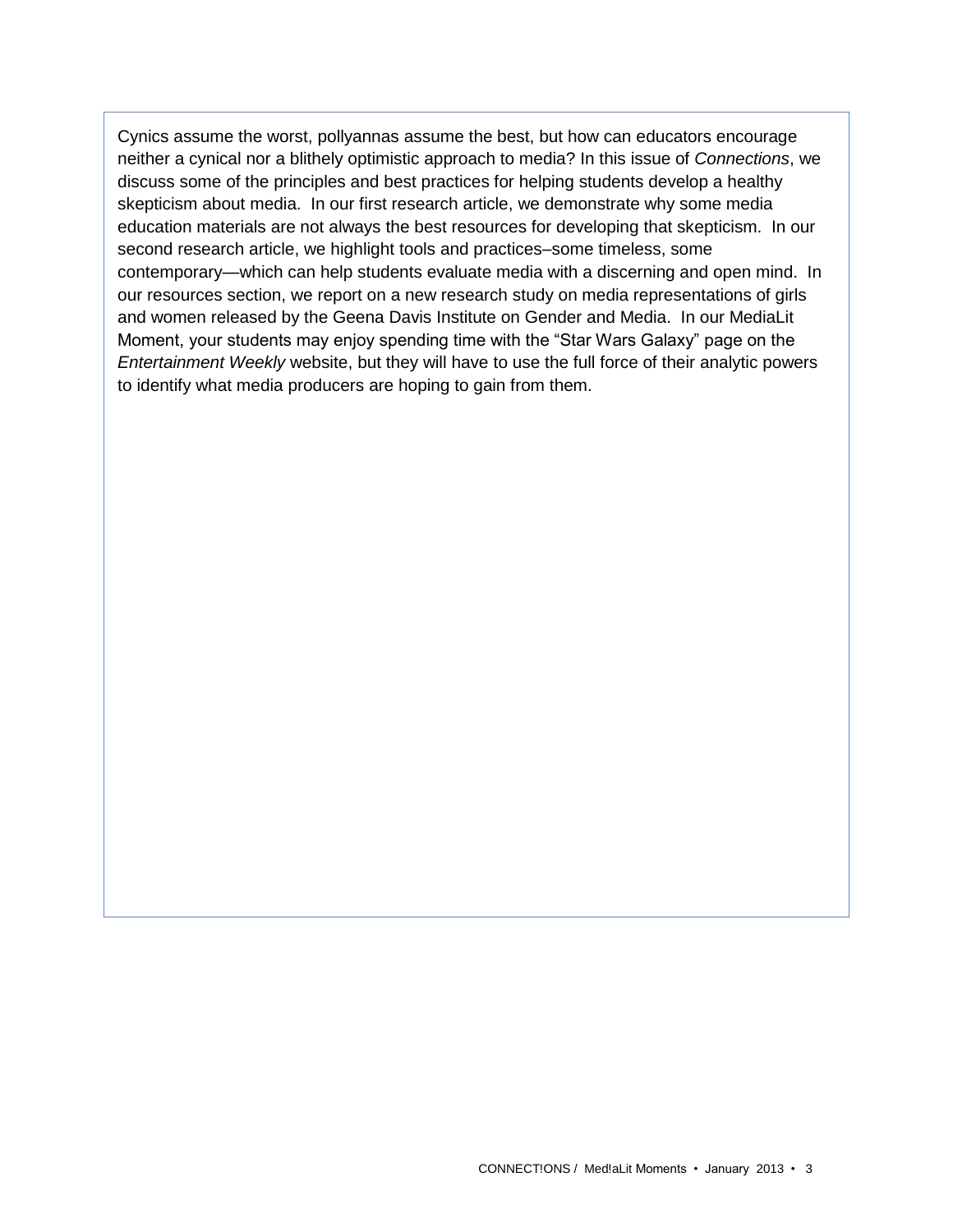## Research Highlights

#### **Curricular Disincentives to Healthy Skepticism**

At CML, we have insisted—for a number of reasons--that students need to learn how to critically evaluate media for themselves. Among other things, we believe that students who don't acquire these skills are more likely to depend on or reflexively reject the opinions of others about media, including those of their teachers. They may be more likely to take a singular point of view about media – whether labeled "good" or "bad." If students are to become aware of their own values, tastes, and preferences, and if they are to develop a healthy skepticism about media, they will need both training and independent practice.

For teachers, selecting the right resources is of some importance, and not every resource is ideally suited to the task. Take, for example, "Killing Us Softly 4," the Media Education Foundation's latest installment in a series on advertising's portrayal of women. Through the medium of film, feminist media scholar Jean Kilbourne delivers a multi-media presentation which is organized much like a classic expository essay. She states her thesis within the first five minutes of the film: ". . . just as it's difficult to be healthy in a toxic physical environment . . .it's difficult to be healthy in what I call a toxic cultural environment, an environment that surrounds us with unhealthy images, and that constantly sacrifices our health, and our sense of well-being, for the sake of profit." Kilbourne's presentation is compelling and informative, and the evidence presented for her argument is credible as well.

But if students are to make judgments about media for themselves, they need time and space to engage in a process of inquiry with media texts, to analyze media for themselves, develop a point of view and support it with evidence. In previous issues of *Connections*, we've highlighted the work of several organizations devoted to change in K-12 schools, among them the Partnership for 21<sup>st</sup> Century Skills, and the Waters Foundation. Both make similar claims about the need for process skills. The Waters Foundation, which trains teachers to apply system thinking principles in the classroom, publishes a set of cards illustrating the "habits of system thinkers." One of the habits is described thus: "Considers an issue fully, and resists the urge to come to a quick conclusion" [\(www.watersfoundation.org](http://www.watersfoundation.org/) ). Critical thinking and problem solving are among the most important learning skills identified by the Partnership. Among the habits of mind needed for successful problem-solving: ". . .have the persistence and tolerance for ambiguity to keep searching for a solution. . ." [\(www.p21.org,](http://www.p21.org/) "Framework Foundations White Paper," p. 14). Simply viewing a presentation which accumulates evidence on the damaging effects of media representations of women is not likely to encourage skills of analysis: students must learn to access, analyze, evaluate, create and participate with media.

Another case in point is the 2009 "Media Literacy for Prevention" mini-unit produced by the New Mexico Media Literacy Project. In many ways the unit supplies teachers with exemplary material for developing healthy skepticism about media messages; however, we noticed a few items which did not. In one activity, students are invited to deconstruct an ad for a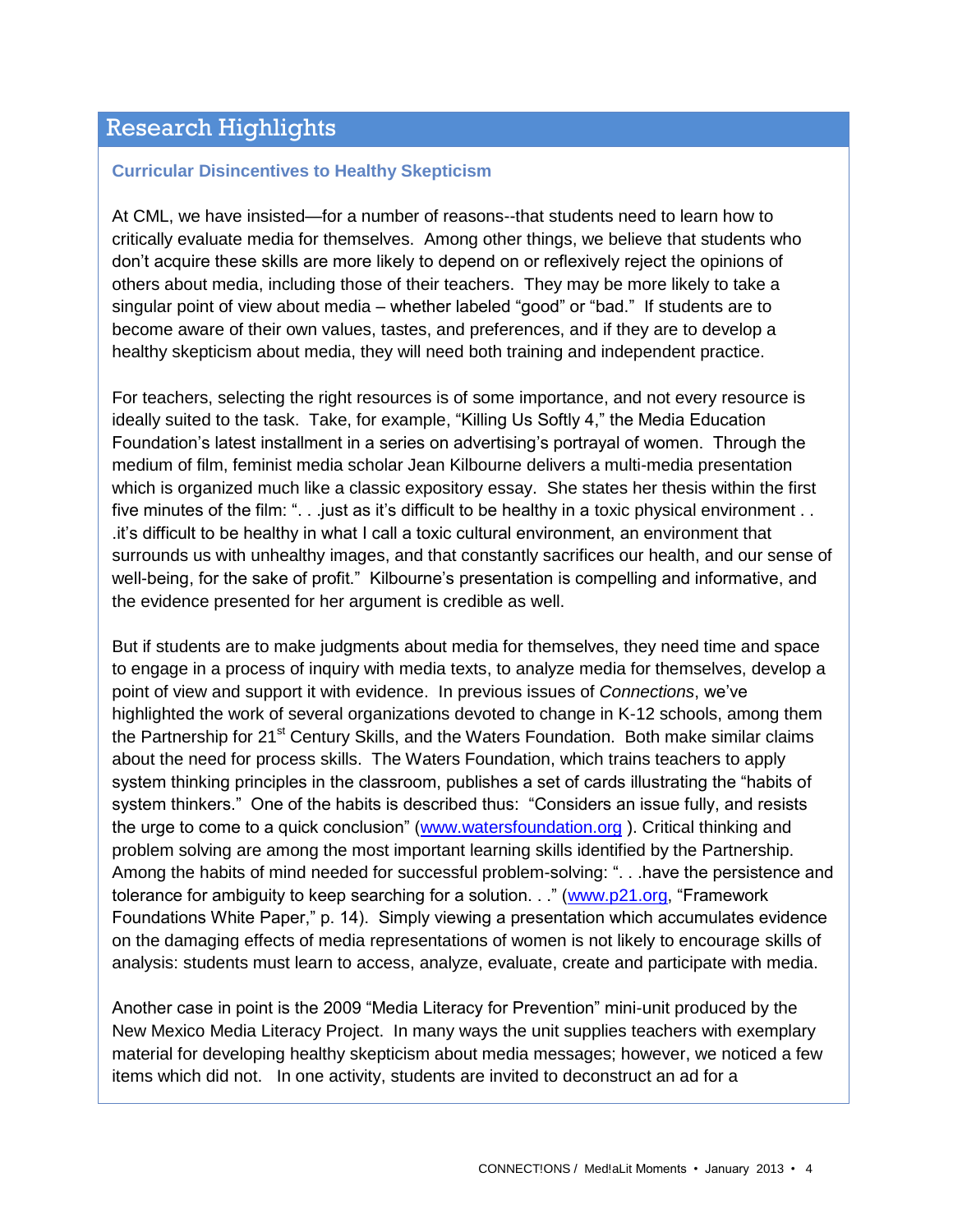"smokeless" tobacco product (i.e., chewing tobacco). Students are guided to answer ten questions. Sample answers are provided in the discussion guide to the unit, and these answers present a great opportunity for analysis, looking at authorship, techniques, audience, content and purpose. The answers themselves have many values embedded in them, and this in itself deserves to be questioned.

Here are questions 8, 9, and 10:

- 8) What positive messages are presented? What negative messages are presented?
- 9) What groups of people does this message empower? What groups does it disempower? How does this ad serve the media maker's interest?
- 10) What part of the story is not being told? How and where could you get more information about the untold stories?

The sample answer to the question "What negative messages are presented?" includes: "The lack of information about spit tobacco is, in itself, a negative message because we don't have any visual clues from this ad that tobacco leads to dental problems like tooth loss or diseases like cancer." The sample answer to the question "What groups does it disempower?" includes: "It disempowers those who speak out against tobacco use: health care professionals, including doctors, nurses, health prevention specialists, health organizations, and educators who try to teach others about the dangers of starting or continuing tobacco use" (p.27). In the sample answer to question 10, students are directed to the same group of professionals for more information.

These sample answers suggest a number of things: If use of the product carries health risks, advertisers should not attempt to make the product attractive to potential buyers. If health and educational professionals are disempowered by the ad, then (perhaps) the best course of action is to replace the ad with their own message on the dangers of tobacco use. And these same professionals are naturally the best group to tell the "untold story" of the ad. Answers like these essentially create a narrative of heroic struggle between good and evil, with teachers and health care professionals in the vanguard of the good, and students following closely behind. If a teacher working with this curriculum were to present these as authoritative answers to the questions, students would be less likely to come up with original responses to the ad which reflect their own values, beliefs and interests; and they would be less likely to develop an independent-minded skepticism about media.

To be clear, we believe that the New Mexico Media Literacy Project has made many valuable contributions to media literacy education over the last two decades. In our next research article, we outline some of the best practices for developing skepticism and critical autonomy in students, and curricula by NMMLP is featured there, too.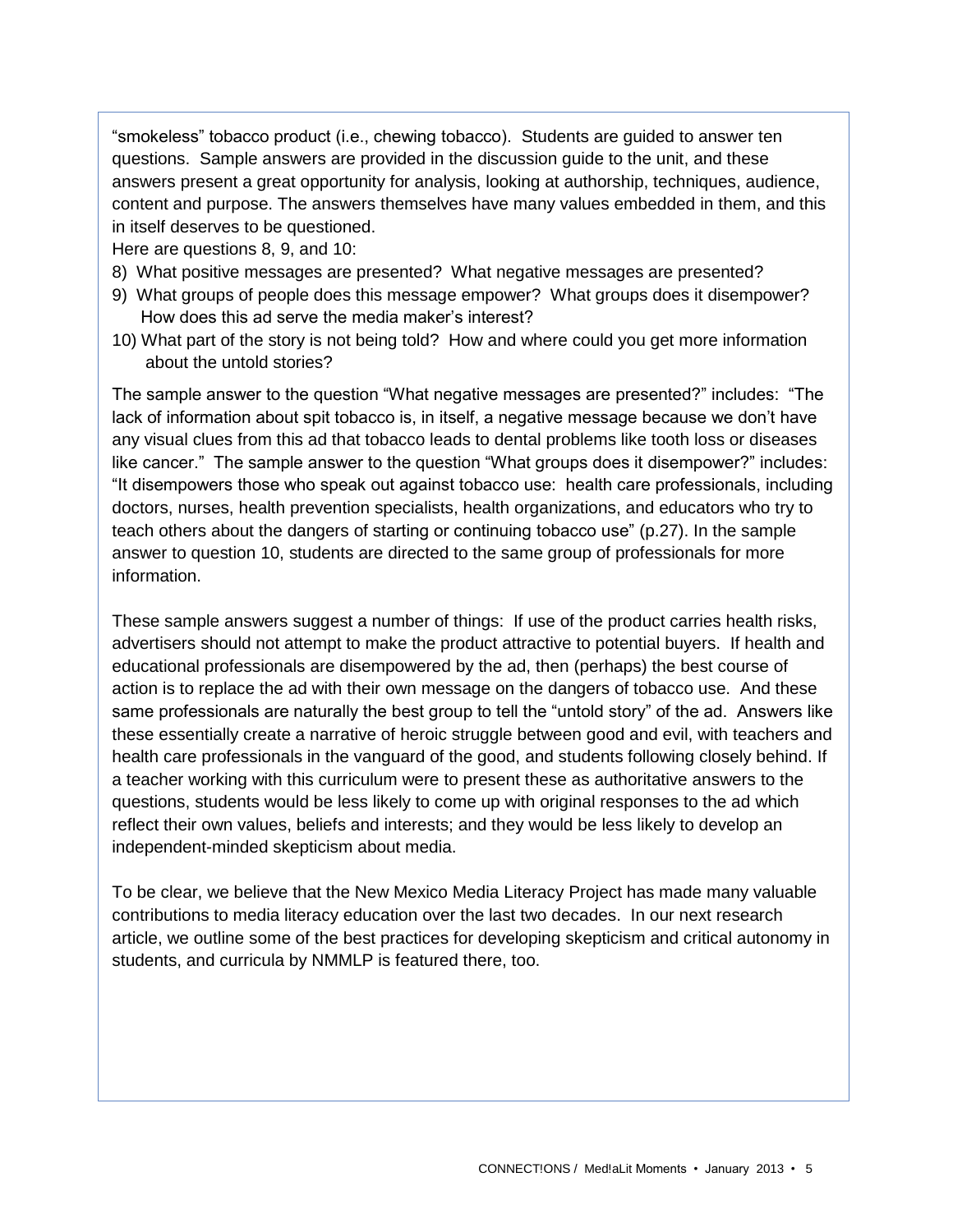#### **Principles and Methods for Promoting Healthy Skepticism**

The CML framework is an ideal tool for self-sustained inquiry about media. The chewing tobacco advertisement at the center of the NMMLP deconstruction activity featured in the last article provides one example. Using the framework, students can conduct a discussion which is open-ended yet sufficiently focused to gain valuable insights about the ad. One student might notice that the people depicted in the ad appear to be frolicking around on a beach on a tropical island. Students might ask, why does everyone in the advertisement appear to be a tourist? - which leads another student to ask Key Question #4: What values, lifestyles and points of view are represented in, or omitted from, this message? This Key Question, drawn from the discipline of media studies, ensures that students continue to ask productive questions about media.

Media production activities can also help sustain inquiry and reflection. Take, for example, NMMLP's "Hands-On Media Literacy," a unit designed for students in grades three and up. The curriculum asks students to role play in groups as advertising agency staff. In their "agencies," they design and create a children's toy or product; design a logo and create packaging; create a product manual with illustrations; and design (and partially execute) an advertising campaign, including target audience, demographic information, and a media plan. With such hands-on experience, younger students will be able to develop their own understanding of how and why toy advertisers target them. As we illustrated in our issue of *Connections* on critical construction (July 2012), the CML framework can be used with construction activities such as these to catalyze student reflection on their roles as both media producers and consumers.

Some of the practices needed for the development of healthy skepticism about media have been in existence since ancient times. Take, for example, this quote from Aristotle: "It is the mark of an educated man to entertain a thought without accepting it." In his *Voices of Media Literacy* interview, Jean-Pierre Golay has something similar to say about accepting or rejecting media messages: "An increased awareness allows us to perceive what attracts, fascinates, repels us. Thus it might enable us either to restrain from unconsidered acceptance of the fantasy images. . . or decide to accept their presence in us; awareness should not necessarily mean rejection" (p.18).

Classic rhetorical skills can indeed be useful when they are applied to contemporary media texts. For example, students can underline (or highlight, with tablet computer in hand) those passages from a news story or blog post which they believe are fact, and those which they believe are opinion. Close analysis of an audio-visual media text draws on similar skills. What did we see and hear? It can be challenging—for children and adults alike—to offer objective observation rather than interpretation of the text. Another classic rhetorical exercise involves asking questions to evaluate the credibility of a speaker. In the CML Media Literacy Trilogy, we offer tools for change management in schools, including a tool to help students judge the credibility of online sources. With a checklist adapted from a MacArthur Foundation blog post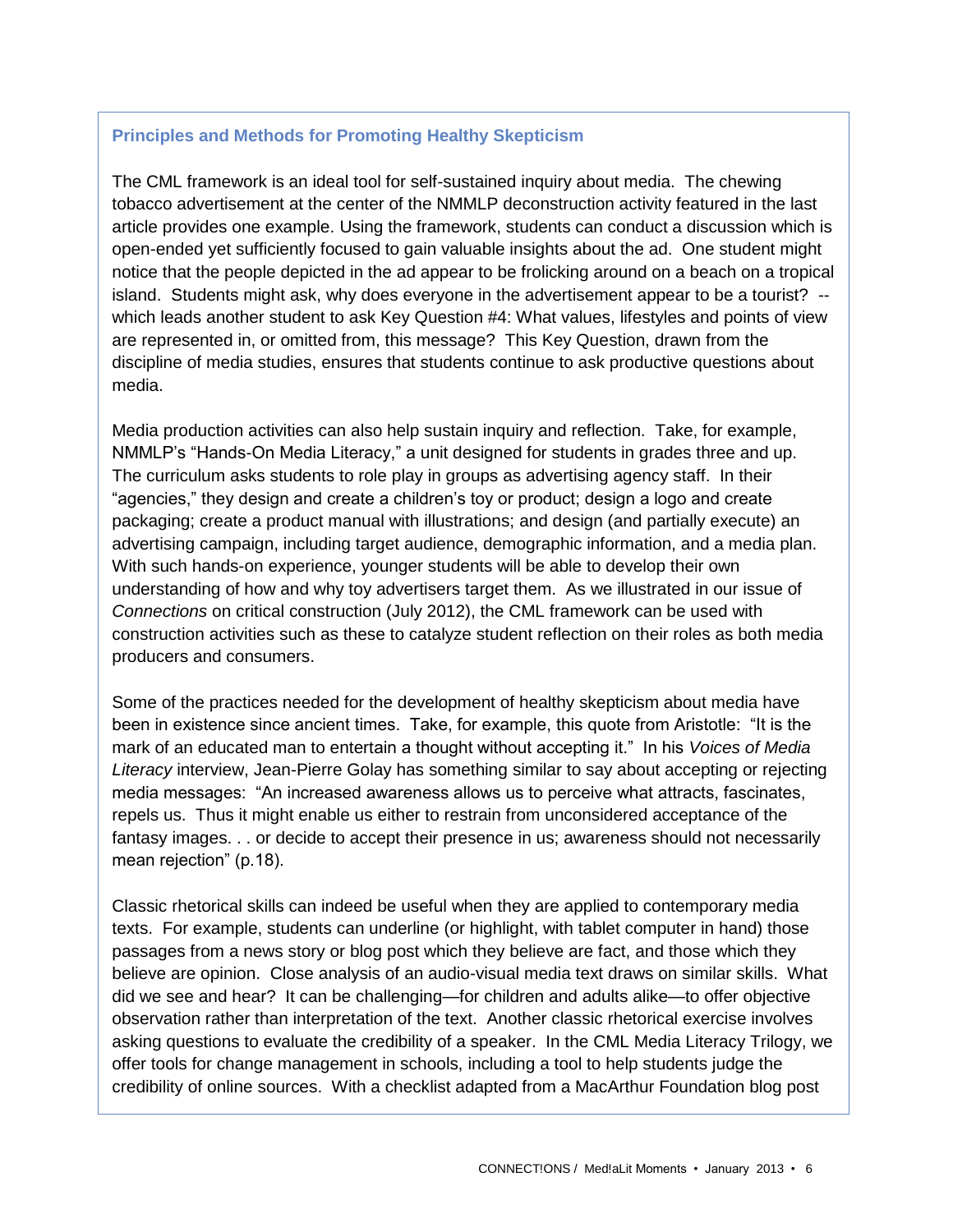by Barbara Ray, students ask questions about the source's accuracy, authority, objectivity, currency and coverage. What if the "speaker" is a website? CML has developed a Checklist on Website Quality based on the Five Key Questions. For example, drawing on Key Question #1: Who created this message?, students can investigate whether the following is true:

- I can identify a group or individual responsible for the content on the site
- This site is maintained by a person or organization that I know is credible outside of the Internet
- This site has been updated in the past 3 to 6 months
- This site has a phone number, email or mailing address that I could use for contacting the person or organization for more information

Finally, inviting students to share their experiences, preferences and points of view about media is one of the best routes to teaching them to become healthy skeptics. Media literacy educator and scholar Belinha De Abreu, whom we mentioned in our theme article, offers these thoughts: "One of the advantages of media literacy education is that students give the teacher their knowledge base on media. They're not often asked to relay that piece of themselves because media is typically thought of as entertainment. . .We say, 'I don't want to hear about that. Stop talking about that and get down to business. Put that phone away.' Without starting the conversation and asking, 'What do you like about that?', you can't ask further questions, such as 'What is this message telling you?' You can't ask them to look more closely at how their favorite TV program has been framed for them by the producers. . .When teachers do have that conversation with students, they can ask questions to help them to think about what they've been accepting outright from media."

De Abreu's argument is one of many reasons why it's important to frame media literacy pedagogy through the Empowerment Spiral of Awareness, Analysis, Reflection and Action. When students talk with teachers about the media they're interested in, they develop skills in awareness and self-reflection--skills which can motivate them to become skeptical about media, and to apply critical thinking skills to the analysis of media. Teaching and curricula which focus on student experiences also bring the ultimate goal of media literacy education within reach: the motivation and desire of young people to continue with thorough, lifelong investigation of their media world.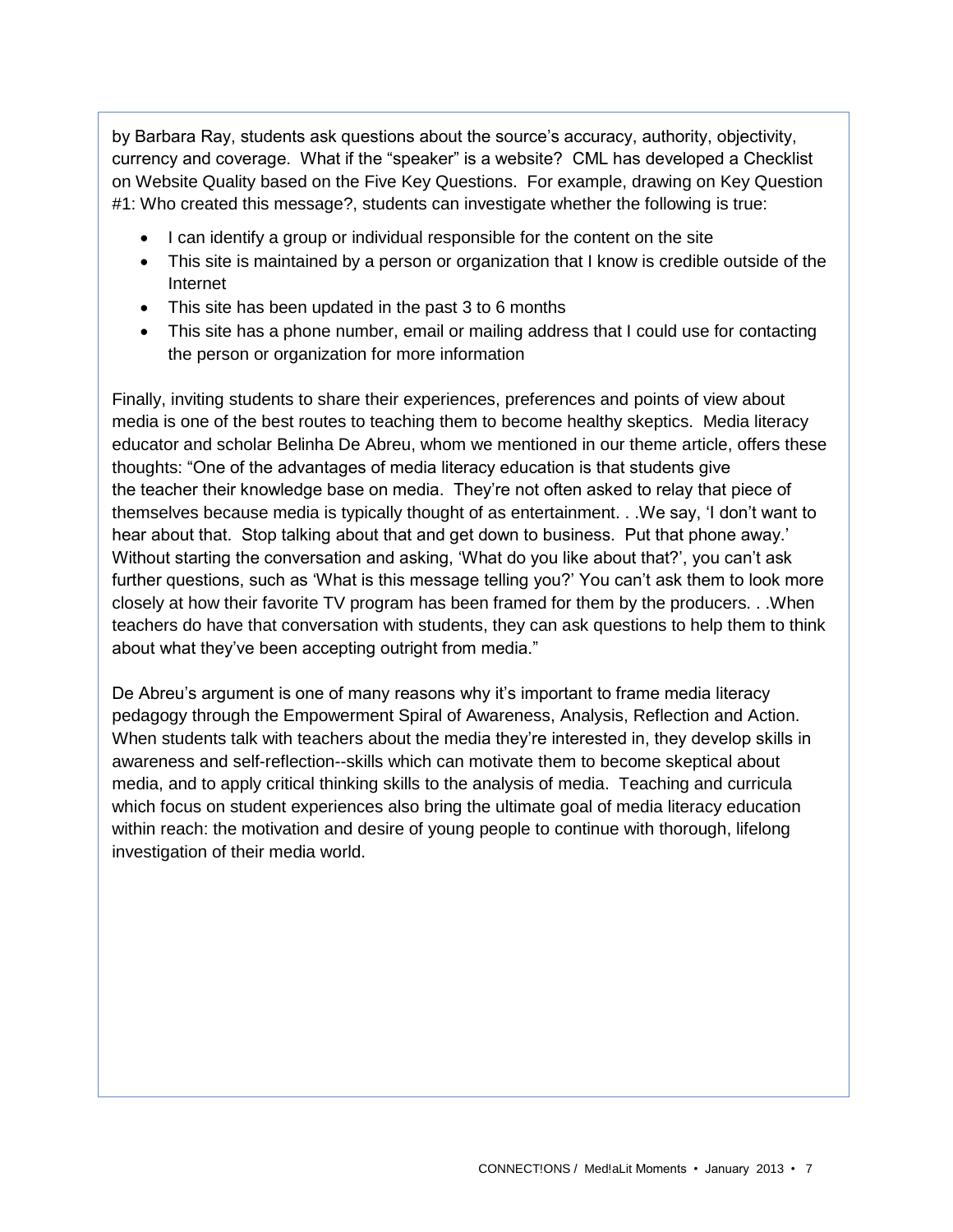## CML News



#### **Plan to Attend NAMLE 2013**

The National Association for Media Literacy Education (NAMLE) 2013 Conference is scheduled for July 12-13 in Torrance, California. This year's theme is *Intersections: Teaching and Learning Across Media.* Center for Media Literacy is a founding organizational member of NAMLE.

# **CONSORTIUM** for **MEDIA LITERACY**

Uniting for Development

#### **About Us…**

The Consortium for Media Literacy addresses the role of global media through the advocacy, research and design of media literacy education for youth, educators and parents.

The Consortium focuses on K-12 grade youth and their parents and communities. The research efforts include nutrition and health education, body image/sexuality, safety and responsibility in media by consumers and creators of products. The Consortium is building a body of research, interventions and communication that demonstrate scientifically that media literacy is an effective intervention strategy in addressing critical issues for youth.

**[www.consortiumformedialiteracy.org](file:///C:/Users/BethanyT/Documents/www.consortiumformedialiteracy.org)**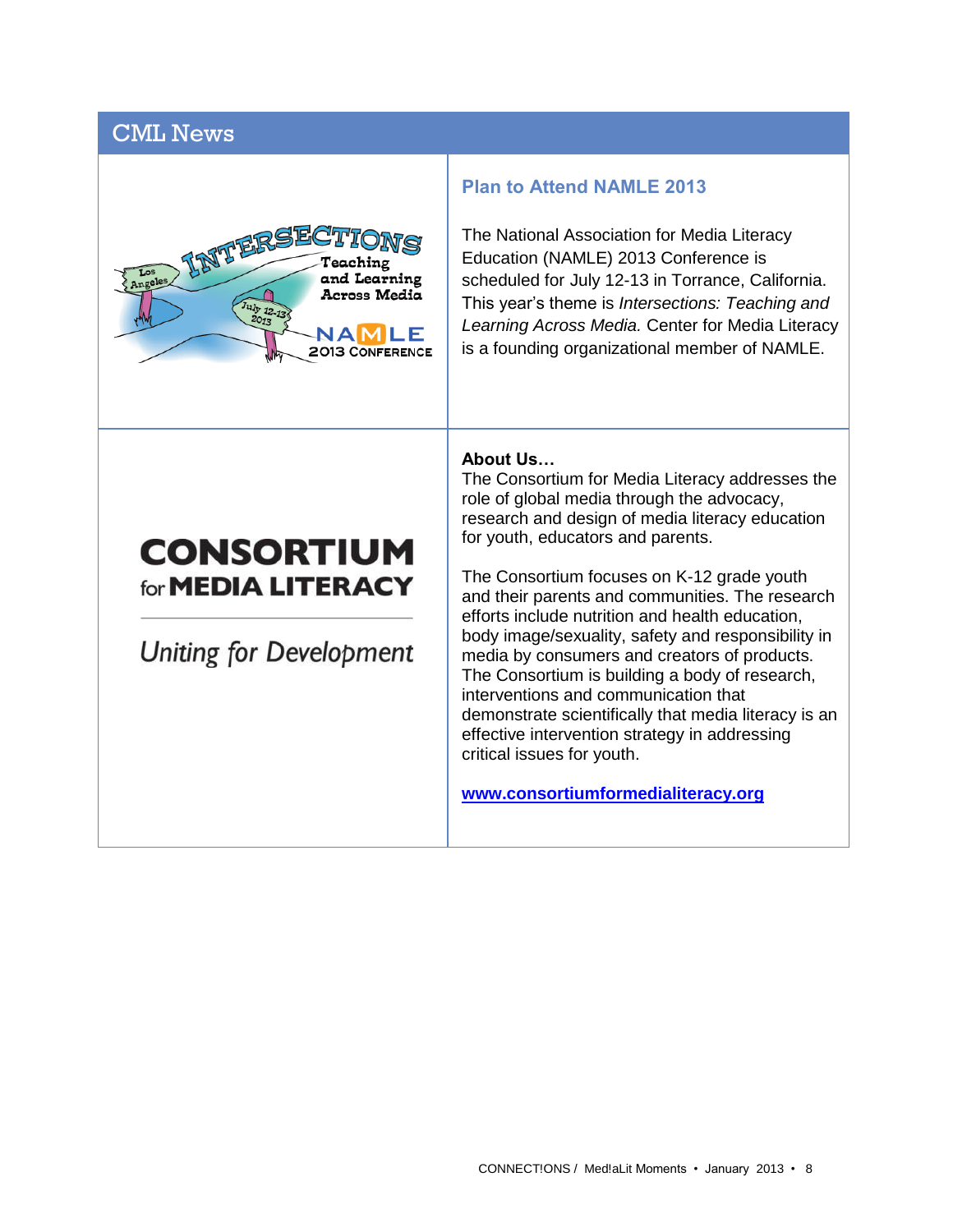## Resources for Media Literacy

**Teaching Tip:** Take a minute to reflect on your own views about media. Are you a cynic, a pollyanna or a skeptic? Fostering healthy skepticism in the classroom helps students to develop strong critical thinking skills around media.

#### **Geena Davis Institute for Gender in Media Releases New Research Study**

In mid-November 2012, the Geena Davis Institute for Gender in Media released a new study, *Gender Roles & Occupations: A Look at Character Attributes and Job-Related Aspirations in Film and Television.* The research team, led by Professor Stacy Smith at the Annenberg School for Communication and Journalism at the University of Southern California, conducted a quantitative and qualitative analysis of 11,927 speaking characters for gender roles across three media: 129 top-grossing family films released from 2006 to 2011; 275 prime-time television programs across a week of regularly airing series in the spring of 2012 on 10 broadcast and cable channels; and 36 children's television shows airing in 2011 across three networks.

Five key findings emerged from analysis of the data collected. First, females are still sidelined in popular entertainment. A large percent of stories were highly male centric, casting boys and men in 75% or more of the speaking roles (50% of family films, and 39% of children's shows, and 20% of prime-time programs). In family films and children's TV, the ratio of male to female characters was greater than 2 to 1.

Second, sexiness was gendered across all three media. Females were far more likely to be depicted wearing tight or alluring apparel, showing exposed skin, thin, or referenced as physically attractive by another character. For example, 36.2% of female characters wore alluring apparel in prime-time shows, versus 8.4% of male characters. In addition, a pattern emerged when female characters were grouped by age. Across both prime time shows and family films, teens aged 13-20 were more likely to be thin than their older counterparts.

Third, females still suffer from an employment imbalance in film and prime-time TV. For example, data from the US Bureau of Labor Statistics indicated that women comprised 47% of the work force in 2011, yet female characters held only 20.3% of total on-screen occupations in family films, 34.4% of all jobs in prime-time programs, and 25.3% of all jobs in children's shows. A fourth, related finding indicated that female characters were still hitting the glass ceiling across family films and prime time shows. The greatest gender imbalances were found in family films. Two female characters were referred to as U.S. Representatives, but never shown on screen, while male characters held over 45 different prestigious U.S. political positions. Not one female character was depicted at the top of the financial sector, the legal arena or journalism.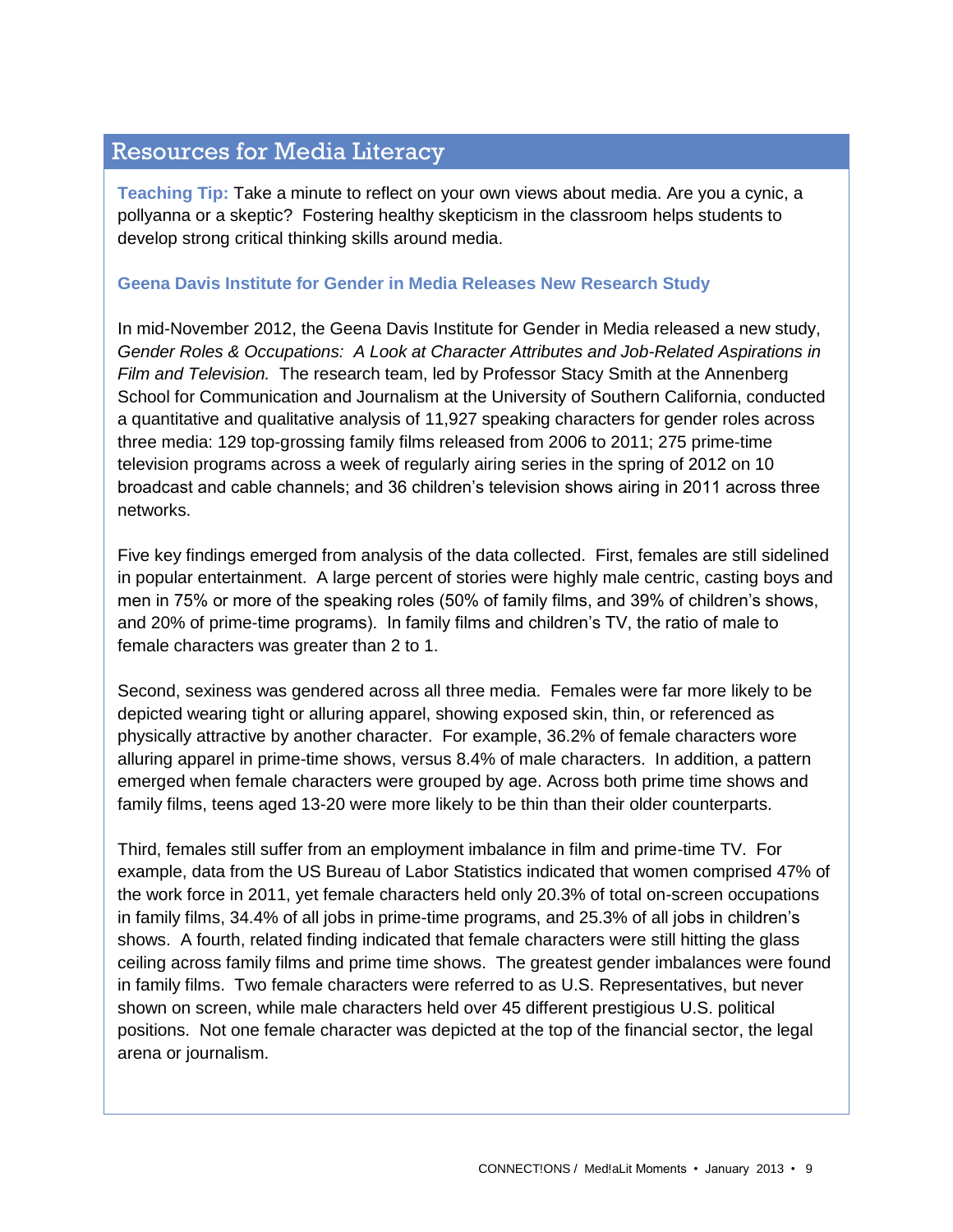Fifth, few female characters find work in scientific fields. Among main characters in family films, not one female protagonist or co-lead is shown with a STEM career. In addition, STEM males out number STEM females in family films by a ratio of over 5 to 1. Across the fields of computer science and engineering, the ratio of males to females is 14.25 to 1 in family films and 5.4 to 1 in prime time shows.

The Geena Davis Institute publishes a weekly SmartBrief, which samples news stories of interest to members from sources across the web. The SmartBrief for November  $15<sup>th</sup>$  features a story on the new study from *Variety* online, including coverage of a symposium offered at the SLS Beverly Hills Hotel. Two female entertainment executives in attendance—Amy Pascal, co-chairman of Sony Pictures Entertainment, and Nina Tassler, president of CBS Entertainment—expressed strong support. Tassler observed, "Until the Institute was created and the symposiums really started, when looking into the way women were portrayed on television, you really had no lens to look at the data. This really provided us with a much more focused lens through which we could incorporate that information into our commitment to diversity and to finding ways to increase and enhance the way women are portrayed on CBS shows."

The story also sheds light on Davis' strategies for change: "My theory is that if we can change what kids see--if they can see boys and girls sharing the same sandbox equally in the beginning--that will impact how boys view girls and how girls view girls later on in life. If the ratio of 50-50 starts to become the norm in what they see, then that will be something that they expect." Davis believes that such changes in expectations would completely fulfill the mission of GDIGM. She even sees institutional obsolescence as a goal: "I hope we can put ourselves out of business" (All quotes from Jenny Peters, "Geena on Gender, *Variety* online, 13 November 2012).

To access both the executive summary and the full research report, visit: <http://www.seejane.org/research/>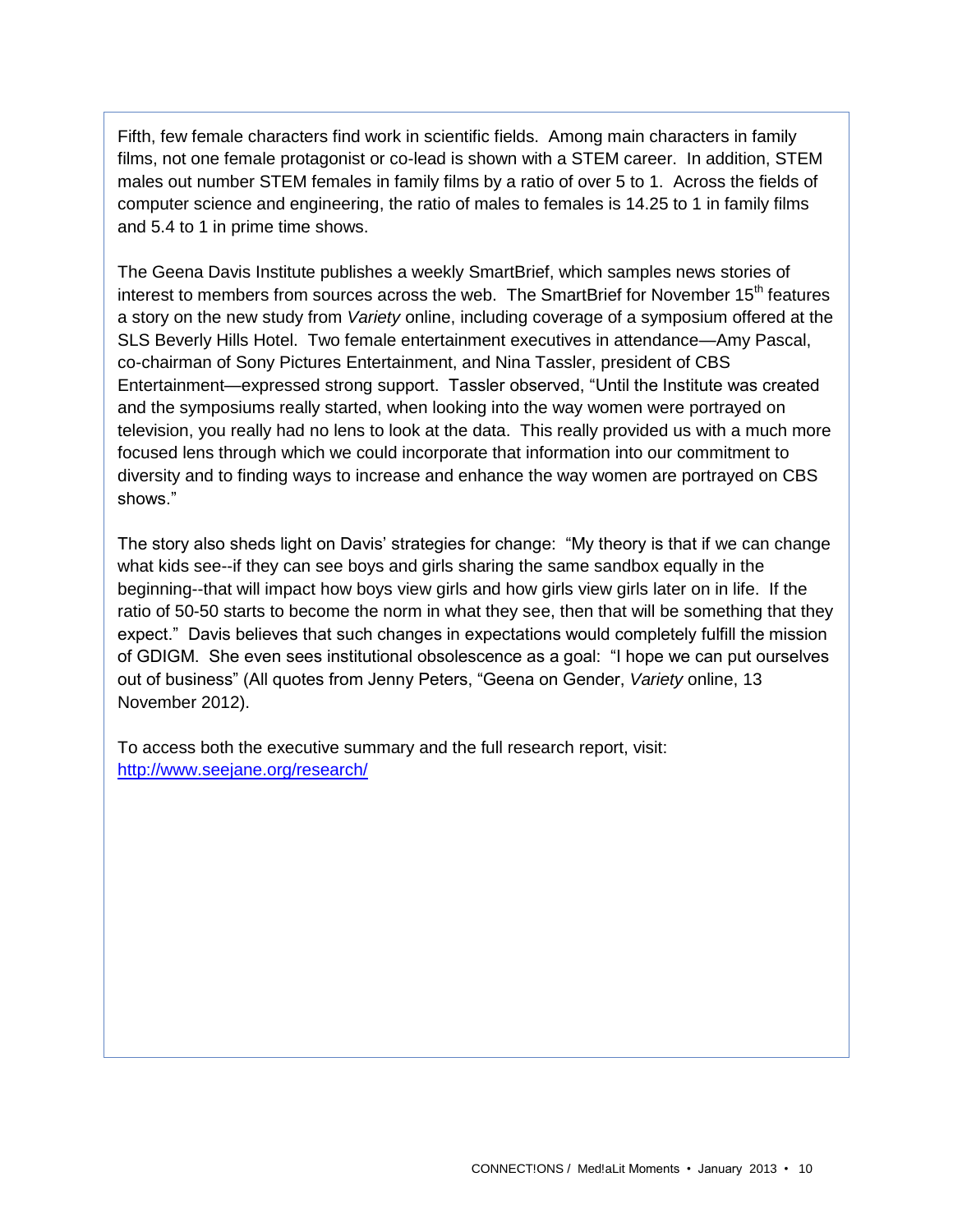## Med!aLit Moments

### **Blurring the Edges of Commercial Intent**

In the print era, it was usually easy to decipher how publications were paid for, and who was paying for what. Ads and subscriptions kept the publisher afloat. With web publishers, it's not always easy to distinguish between editorial and advertising content. The *Entertainment Weekly* website is one good example. If an EW.com blogger writes a glowing re-cap of last week's episode of "Arrow," is it a plot summary, or a promotional vehicle? Is it possible that CW Network paid something to the blogger? In this MediaLit Moment, your students will examine a variety of media texts on EW.com's "Star Wars Galaxy" page to gain a more refined understanding of the purposes behind commercial content.

## **Ask students to identify the purposes of different media texts about the same media franchise.**

**AHA!:** A lot of what I'm seeing and reading on this web page is trying to get me to buy something, but it isn't always easy to tell!

**Key Question #5:** Why was this message sent? **Core Concept #5:** Most media messages are organized to gain profit and/or power

**Key Question #2:** What creative techniques are used to attract my attention? **Core Concept #2:** Media messages are constructed using a creative language with its own rules.

**Grade Level:** 8+

**Materials:** computer, high speed internet connection, data projector, screen

**Activity:** Because the content on the *Entertainment Weekly* web site is constantly changing, you'll need to do a little homework on the day before you plan to teach the activity. With your browser, navigate to [www.ew.com,](http://www.ew.com/) then type "Star Wars Galaxy" in the search bar at the top right of the home page. Once you've arrived at the Star Wars page, browse through some of the content. Select three different pieces of content which reflect different purposes. Find a game or movie trailer which is clearly intended to sell a product. Find a news story which appears to simply report on developments within the Star Wars franchise (e.g., "Rick McCallum Leaving Lucasfilm"). Finally, find some content which appear to promote the franchise without selling a specific product. Interviews with SW actors are often a good choice. You may wish to include a fourth item which seems intended to generate positive attention for the franchise (e.g., the White House playfully rejects a whitehouse.gov petition for the U.S. government to build a Death Star).